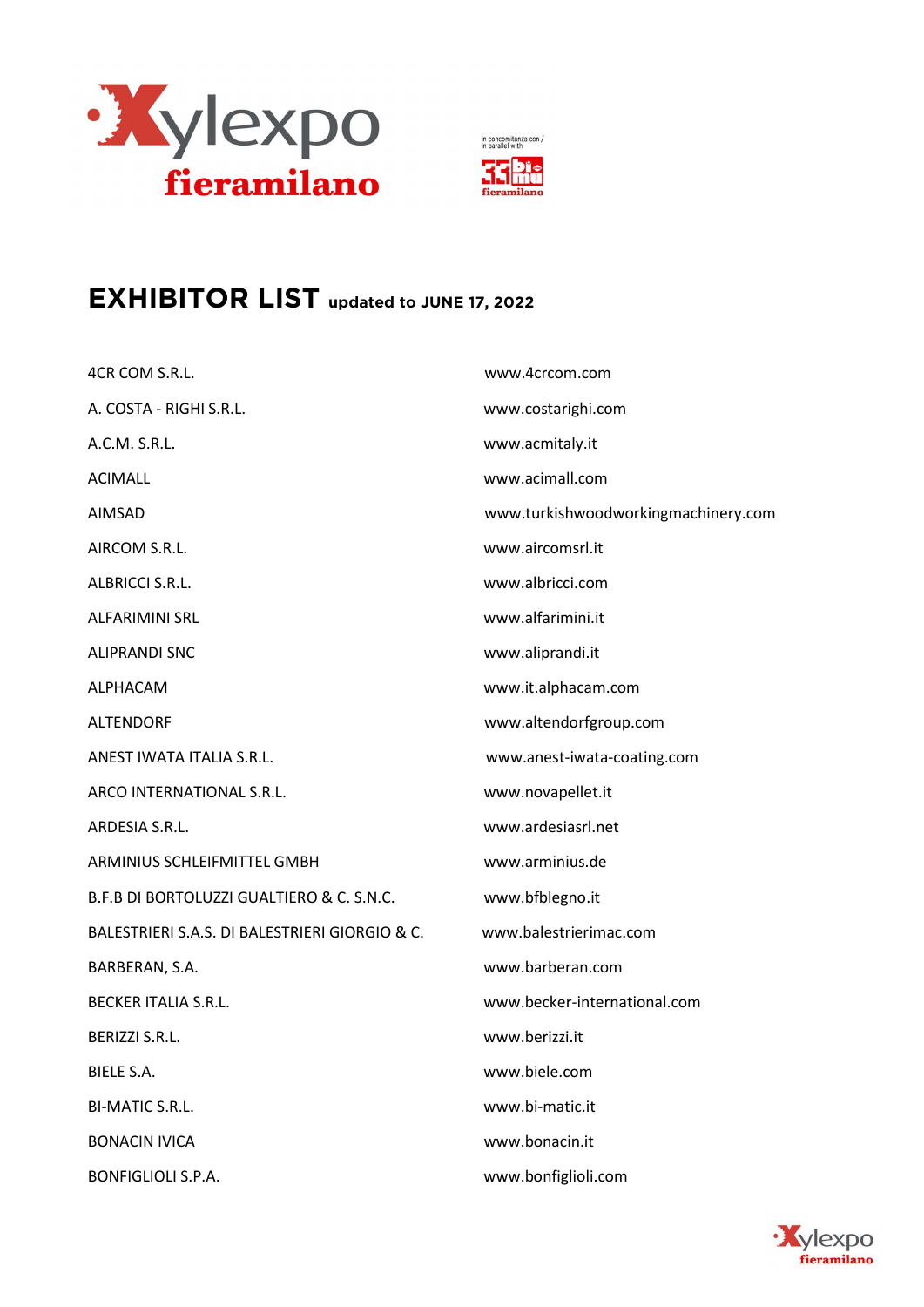BONGIOANNI www.bongioanni.com BOTTENE S.R.L. www.bottene.it BRAINSOFTWARE S.R.L. www.spazio3d.com BREVETTI MOTTA S.R.L. www.brevettimotta.com BUP UTENSILI S.R.L. www.buputensili.it C.B.G. ACCIAI S.P.A. www.cbgacciai.com C.M. MACCHINE S.R.L. www.cmmacchine.com C.M.L. ENGINEERING S.R.L. www.cml-engineering.it C.M.T. UTENSILI S.P.A. www.cmtorangetools.com CAMAM S.R.L. **https://camam.comecgroup.it/camam/** CARPENTERIE METALLICHE DI COLZATE S.R.L. www.cmc-texpan.com CASADEI BUSELLATO www.casadeibusellato.com CASADEI INDUSTRIA WOOD S.R.L. www.casadei-industria.com CASATI MACCHINE S.R.L. www.casatimacchine.com CASELLI GROUP S.P.A. www.casellispa.com CATAS S.P.A. www.catas.com CENTAURO S.P.A. www.centaurospa.it CEPRA MULTIMEDIA www.cepramultimedia.it CMA ROBOTICS S.P.A. www.cmarobot.it CMG ENGINEERING www.siaimpianti.com COIMA S.R.L. www.coimagroup.it COLLANTI CONCORDE S.R.L. www.collanticoncorde.it COMEC GROUP S.R.L. www.comecgroup.it CORAL S.P.A. www.coral.eu CORALI S.P.A. www.corali.it COSMEC TECHNOLOGY S.R.L. www.cosmecsrl.com COSTA LEVIGATRICI S.P.A. www.costalev.com COSTRUZIONI NAZZARENO S.R.L. www.nazzareno.it CURSAL S.R.L. www.cursal.com DALSO S.R.L. www.dalso.it DDX S.R.L. www.ddxgroup.com DE NARDI S.R.L. www.denardisrl.com

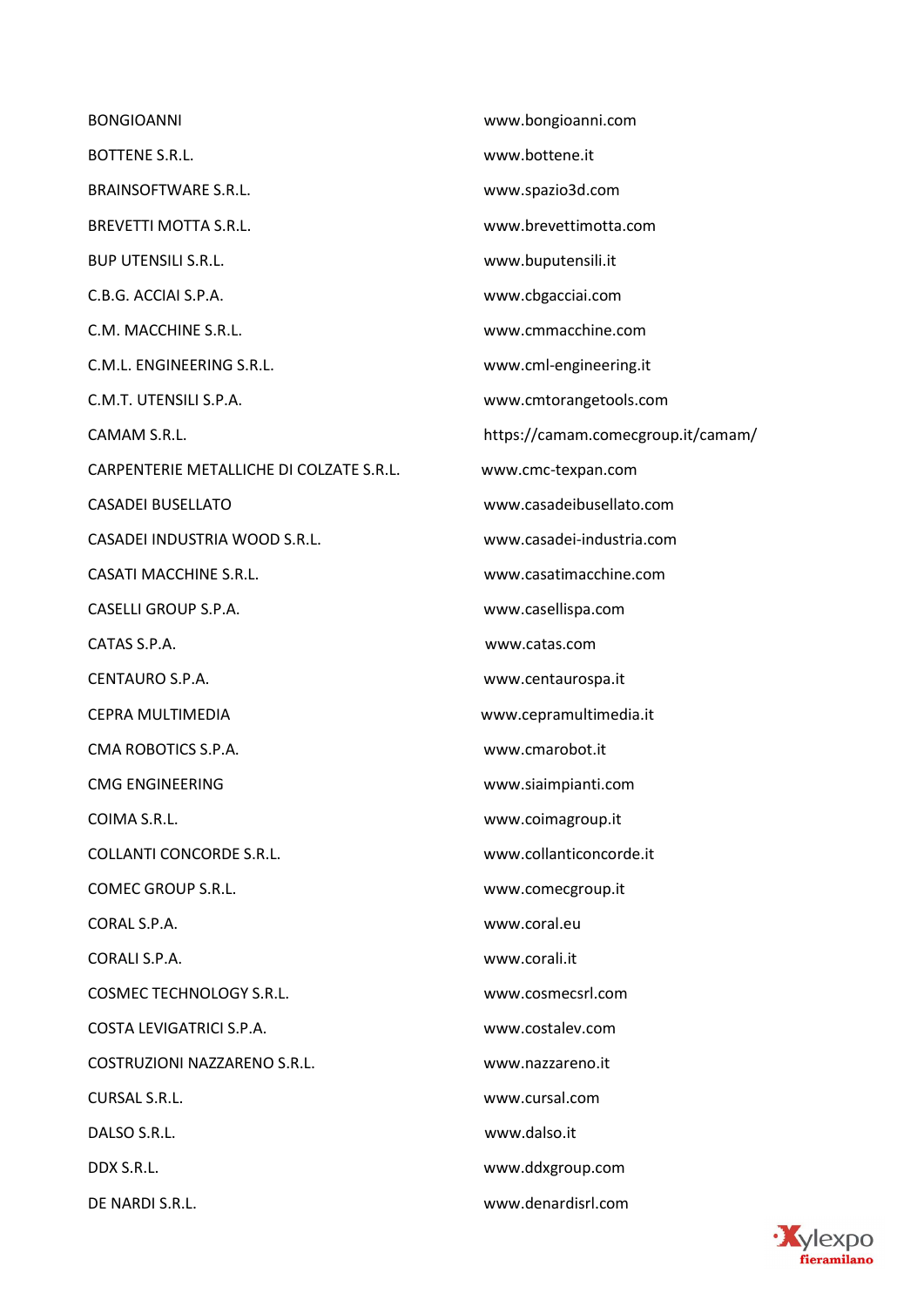www.giardinagroup.com/destefani DE STEFANI S.R.L. DELTA CHIODATRICI IMPIANTI www.deltaitaly.con www.discotelsisal.it **DISCOTELSISAL S.R.L.** E.M.C. S.R.L. www.emcwood.com **ECOLINE SRL** www.ecoline.info ECOSYS S.R.L. www.ecosysautomation.it EDDA MAKINE AMBLAJ NAK INS KIMYA SAN TIC LTD STI www.eddapack.com EGALWARE S.R.L. www.egalware.com ELETTROMECCANICA GIORDANO COLOMBO S.R.L. www.colombo.eu ELLEDÌ S.R.L. www.compacknews.news **FLMAG S.P.A.** www.scmgroup.com/it/superfici EPISTOLIO S.R.L. www.epistolio.com **ESSEPIGI S.R.L.** www.essepigi.com **ESSETRE S.R.L.** www.essetre.com **EUMABOIS** www.eumabois.com EURO ASSISTANCE GROUP S.R.L. www.eaweb.it F.I.MA.L. S.R.L. www.fimalsrl.it **FAHD ITALIA** www.fahditalia.com FALMAC S.R.L. www.falmac.it **FANTACCI INDUSTRIE SRL** www.fantacci.it FAPIL S.R.L. www.fapil.it **FELDER KG** www.felder-group.com www.fidaimpianti.it FIDA S.R.L. **FİMAKSAN SAWMİLL MACHINERY** FINITURE S.R.L. www.finiture.it **FIORENZA SRL** www.fiorenzasrl.it FORMETAL S.R.L. www.formetalsrl.it **FRAVOL EXPORT S.R.L.** www.fravol.it www.freud.it FREUD S.P.A.  $G.D.A.S.R.L.$ www.gdatools.it G.G. MACCHINE S.R.L. www.ggmacchine.com **GCM INDUSTRIE S.R.L.** www.gcmindustrie.it

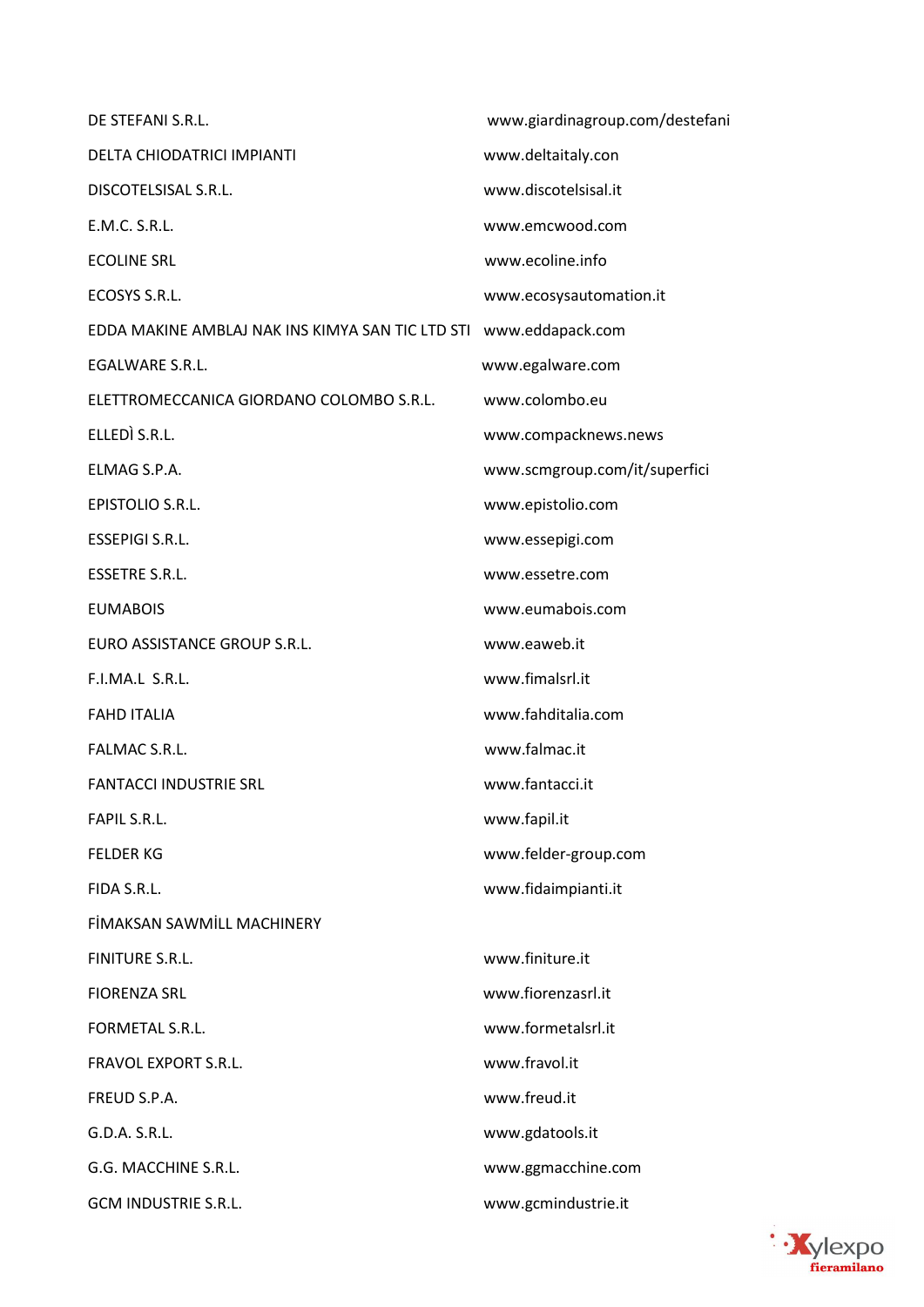| <b>GEOCOM ITALIA SRL</b>                                                | www.geocomitalia.it      |
|-------------------------------------------------------------------------|--------------------------|
| GIARDINAGROUP S.R.L.                                                    | www.giardinagroup.com    |
| GLOBUS S.R.L.                                                           | www.imalpal.com          |
| GMC S.R.L.                                                              | www.gmc.it               |
| GMC COSTRUZIONI MECCANICHE S.R.L.                                       | www.gmcsrl.it            |
| GREDA S.R.L.                                                            | www.gredasrl.com         |
| <b>HANS HUNDEGGER AG</b>                                                | www.hundegger.com        |
| <b>HAUG GMBH &amp; CO.KG</b>                                            | www.haug.de              |
| <b>HEBROCK GMBH</b>                                                     | www.altendorfgroup.com   |
| HITECO (SCM GROUP S.P.A.)                                               | www.hiteco.net           |
| HOFFMANN GMBH, MASCHINENBAU                                             | www.hoffmann-schwalbe.de |
| <b>HOLZ-HER GMBH</b>                                                    | www.holz-her.it          |
| ICE - AGENZIA COMMERCIO ESTERO                                          | www.ice.it               |
| IMA SCHELLING GROUP GMBH                                                | www.imaschelling.com     |
| IMAL S.R.L.                                                             | www.imalpal.com          |
| IMAS AEROMECCANICA S.R.L.                                               | www.imas.it              |
| <b>IMOS AG</b>                                                          | www.imos3d.com           |
| INCOMAC S.R.L.                                                          | www.incomac.com          |
| <b>INCOPLAN S.R.L.</b>                                                  | www.incoplan.it          |
| INEGOL FORM MAKINA VE METAL SAN. TIC. LTD. STI.                         | www.formmaksan.com       |
| <b>ITALIFT S.R.L.</b>                                                   | www.italift.info         |
| ITALPRESSE S.P.A.                                                       | www.italpresse.com       |
| JACCRA INDUSTRIES PTY LTD                                               |                          |
| JOUTECH S.R.L.                                                          | www.joutech.com          |
| KARABUDAK MUHENDISLIK MAKINE IMLT SAN. LTD.ŞTI. www.karabudakmakine.com |                          |
| KLEBCHEMIE M. G. BECKER GMBH & CO. KG                                   | www.kleiberit.com        |
| KOSMOSOFT ENGINEERING SRL A SOCIO UNICO                                 | www.kosmosoft.eu         |
| KRONOSYSTEM S.R.L. - EUROCOMPONENTI                                     | www.eurocomponenti.com   |
| L.C.R. MACCHINE AUTOMATICHE S.R.L.                                      | www.lcrgroup.it          |
| LAMELLO S.R.L.                                                          | www.lamello.it           |
| LANDONI SEGATRICI INDUSTRIALI SNC                                       | www.landoni.it           |
| LARIUS S.R.L.                                                           | www.larius.com           |

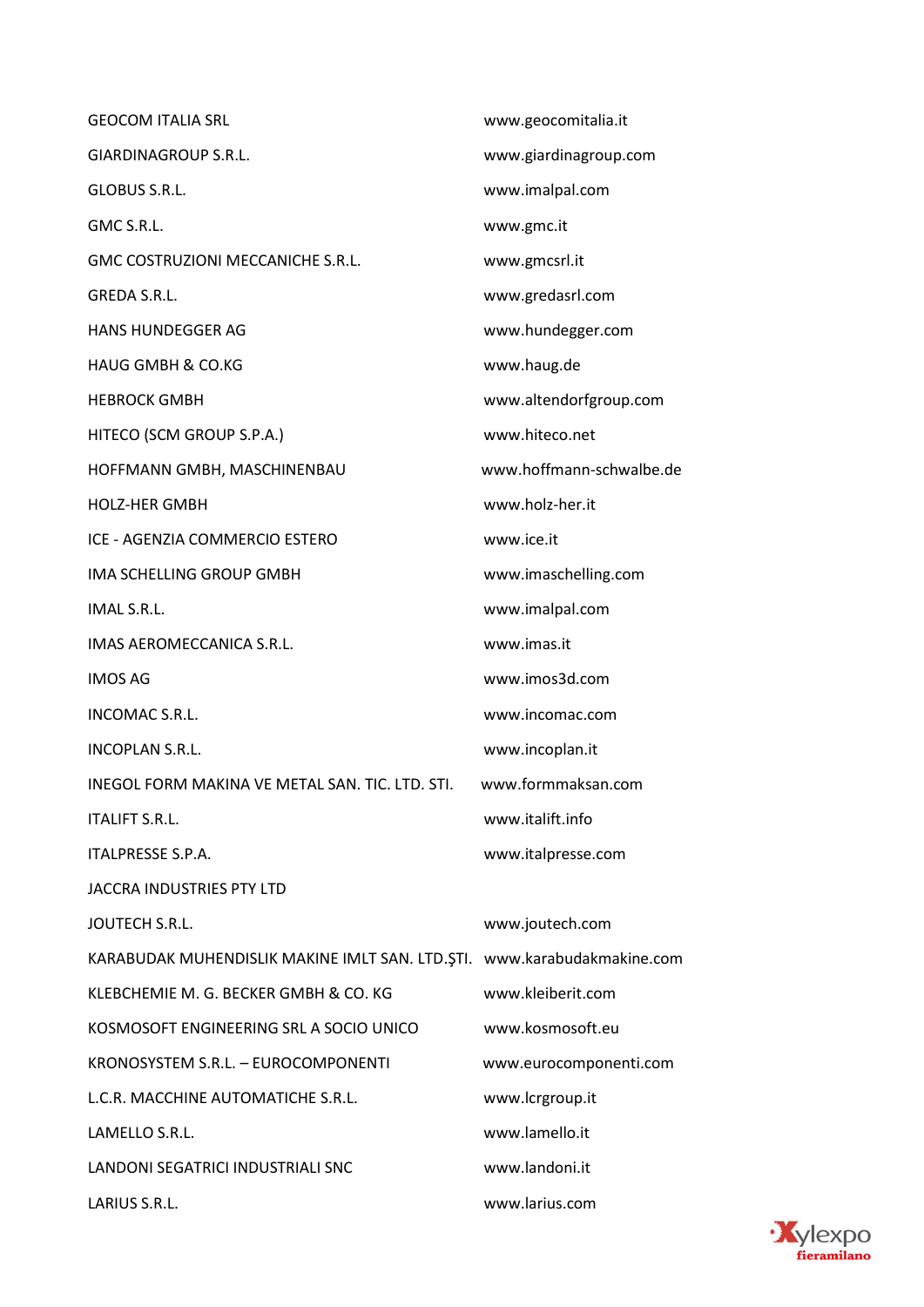| LESTA S.R.L.                                  | www.lesta.it             |
|-----------------------------------------------|--------------------------|
| LICOM SYSTEMS S.R.L.                          | www.licom.it             |
| LIGNUM AĞAÇ MAKINELERI SAN. TIC. LTD. ŞIRKETI | www.lignum.com.tr        |
| LIMAB AB                                      | www.limab.com            |
| LOCATELLI MACCHINE S.R.L.                     | www.locmac.it            |
| LUIGI LANFREDINI S.R.L.                       | www.lanfredini.it        |
| MA.CO.2L S.R.L. UNIPERSONALE                  | www.macoduelle.it        |
| MACMAZZA S.R.L.                               | www.macmazza.it          |
| <b>MAFELL AG</b>                              | www.mafell.com           |
| MAGGI TECHNOLOGY S.R.L.                       | www.maggi-technology.com |
| MAKOR S.R.L.                                  | www.makor.it             |
| <b>MANCINI UTENSILI S.R.L.</b>                | www.manciniutensili.com  |
| <b>MANUT-LM</b>                               | www.manutlm.com          |
| MARIO ZAFFARONI & FIGLI S.R.L.                | www.zaffaroni.com        |
| MASTERWOOD S.P.A.                             | www.masterwood.com       |
| <b>MECANICA CAPE SLU</b>                      | www.cape.es              |
| <b>MECCANICA MEDESE</b>                       | www.meccanicamedese.com  |
| <b>MECCANICA MODERNA 2</b>                    | www.meccanicamoderna2.it |
| METAL SUD di MERICO FLAVIA LUCIA              | www.metalsudrimini.it    |
| METAL WORK S.P.A.                             | www.metalwork.it         |
| METAL WORLD S.P.A.                            | www.metalworld.it        |
| METALSTAR 2000 S.R.L.                         | www.futura-woodmac.com   |
| MICROTECH S.N.C.                              | www.microtechdia.com     |
| MINK ITALIA S.R.L.                            | www.mink-buersten.com    |
| MION&MOSOLE S.P.A.                            | www.mionmosole.it        |
| MISE - MINISTERO SVILUPPO ECONOMICO           | www.mise.gov.it          |
| MONGUZZI PAOLO, CARLO & C. SNC                | www.monguzzi.net         |
| MULTIAX INTERNATIONAL CNC S.R.L.              | www.multiax.com          |
| MVM S.R.L.                                    | www.mvmsrl.it            |
| NEOMEC S.R.L.                                 | www.neomec.it            |
| NEX FLOW AIR PRODUCTS CORP.                   | www.nexflow.com          |
| NORDSON ITALIA S.P.A.                         | www.nordson.com          |

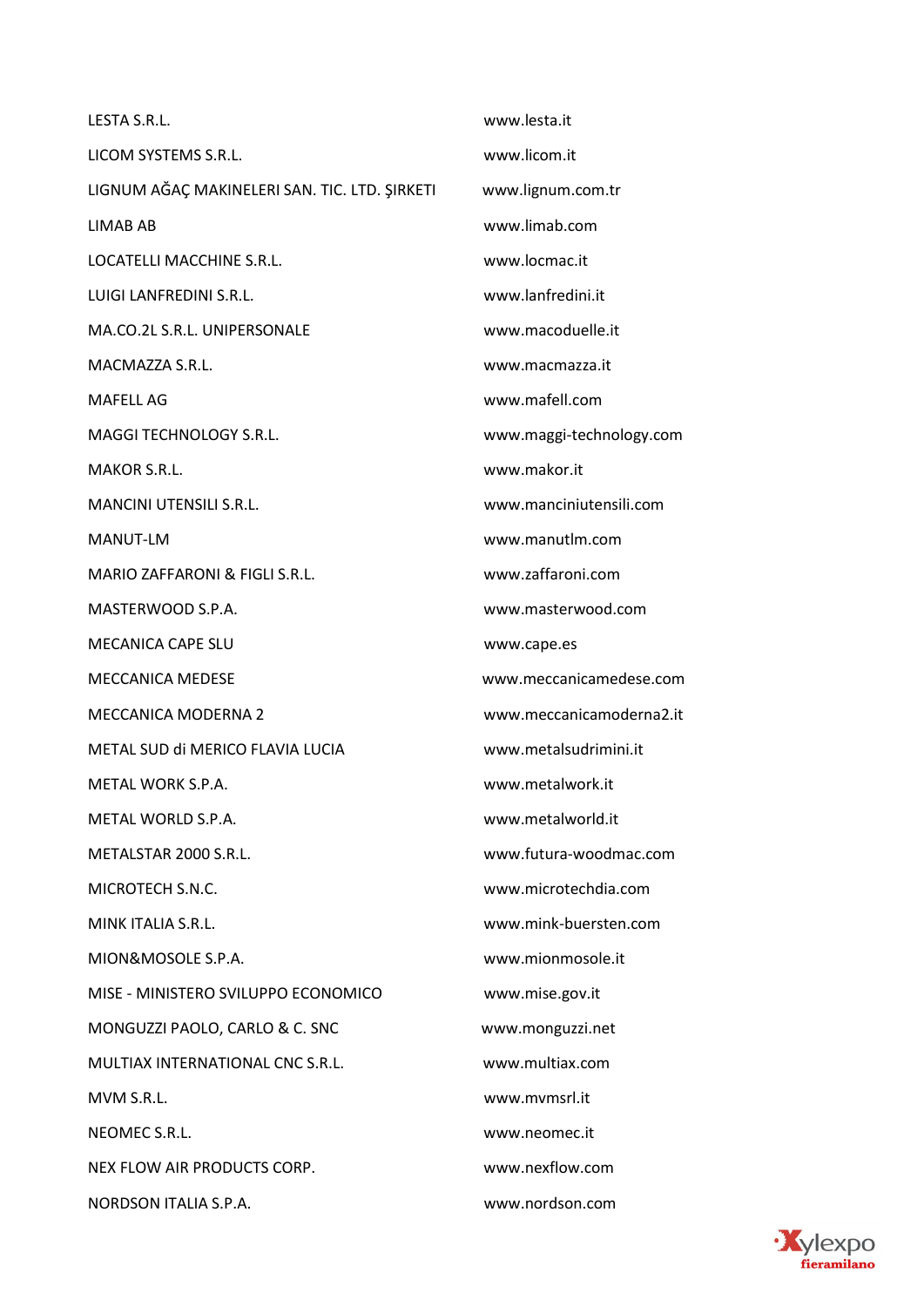NORDUTENSILI S.R.L. www.nordutensili.it OERTLI WERKZEUGE AG www.oertli.com OFFICINE MECCANICHE NERLI S.R.L. www.nerli.it OLIMPIA L'ECOLOGICA www.olimpialecologica.com OLIMPIA CHIODATRICI S.R.L. www.olimpiachiodatrici.com OLISPEED S.R.L. www.olispeed.com OMAL S.R.L. www.omal.eu OMC MACHINERY S.R.L. www.omcpresse.it OMEC SRL www.omec-srl.com OMGA-DIERREGI S.R.L. www.omga.it OMMA S.R.L. www.omma.com ORMAMACCHINE S.P.A. www.ormamacchine.it PADE S.R.L. WWW.pade.it PAL S.R.L. www.imalpal.com PANEL WORLD / HATTON BROWN PUBLISHER www.hattonbrown.com PANOTEC S.R.L. www.panotec.com PAOLETTI ENERGY S.R.L. www.paolettienergy.com PAOLINO BACCI S.R.L. www.bacci.com PETTINI FRANCO E.S. SRL UNIPERSONALE www.pettini.it PIZZI BY PGS S.R.L. www.pizzitech.it PNEUMAX S.P.A. www.pneumaxspa.com PRIBO S.R.L. www.pribo.it PRIESS, HORSTMANN & CO. GMBH www.priess-horstmann.com PRIMULTINI S.R.L. www.primultini.com PRODECO S.R.L. www.prodeco-srl.com PROJECT S.R.L. www.project-technology.it PROJECTA S.R.L. A SOCIO UNICO www.projectapplication.com PUTSCH MENICONI S.P.A. www.putschmeniconi.com REINBOLD GMBH www.reinbold.de RENZO BORGONOVO S.R.L. www.borgonovo.com RINALDI S.A.S. www.woodworkingmachineservices.com RINALDI S.R.L. www.rinaldi.it

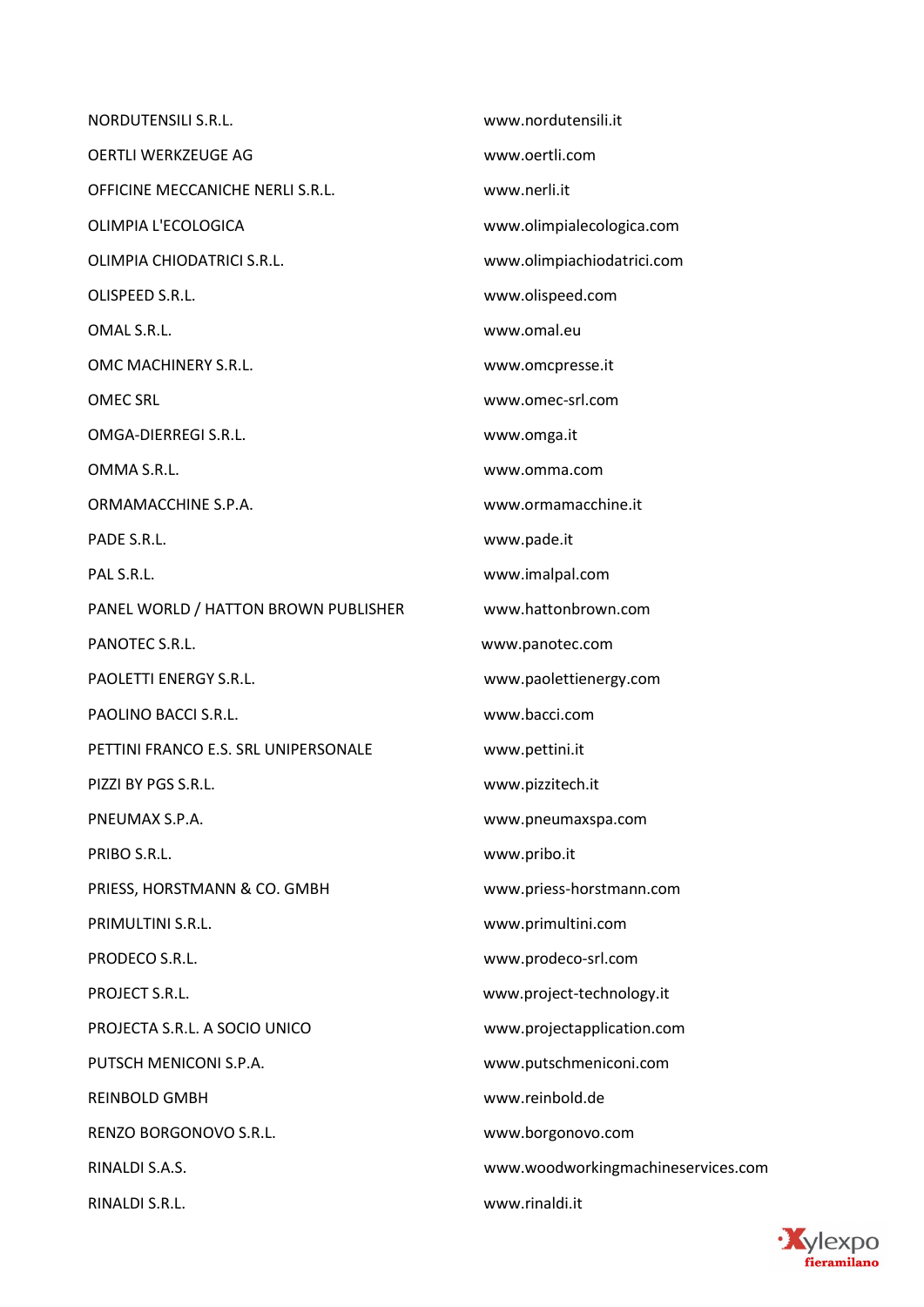| ROBATECH ITALIA SRL U.S.                       | www.robatech.it          |
|------------------------------------------------|--------------------------|
| <b>ROBLAND NV</b>                              | www.robland.com          |
| ROBOPAC S.P.A.                                 | www.robopac.com          |
| <b>SALVADOR</b>                                | www.salvadormachines.com |
| SALVAMAC                                       | www.salvamac.com         |
| SARMAX S.R.L.                                  | www.sarmax.it            |
| <b>SAMES KREMLIN Srl</b>                       | www.sames-kremlin.com    |
| SCHMALZ S.R.L.                                 | www.schmalz.it           |
| SCM - SCM GROUP S.P.A.                         | www.scmwood.com          |
| SECAL S.R.L. A SOCIO UNICO                     | www.secalsrl.com         |
| SIEMPELKAMP MASCHINEN-UND ANLAGENBAU GMBH      | www.siempelkamp.com      |
| SIMONI S.R.L.                                  | www.simoni.eu            |
| SIRIO S.R.L.                                   | www.siriotreviso.it      |
| SISTEMI S.R.L.                                 | www.sistemiklein.com     |
| SOFIT S.R.L.                                   | www.sofitnet.it          |
| SOTEMAPACK                                     | www.robopac.com          |
| SPÄNEX GmbH                                    | www.spaenex.de           |
| STANGHELLINI, BRUNO, ORAZIO E NICOLA S.R.L.    | www.stanghellini.com     |
| <b>START POWER S.R.L.</b>                      | www.start-power.com      |
| STEMA S.R.L.                                   | www.stemasrl.eu          |
| STEMAS S.R.L.                                  | www.stemas.it            |
| <b>STETON SRL</b>                              | www.steton.it            |
| STIL-GROUP S.C.A.R.L.                          | www.stilgroup.it         |
| STORTI S.P.A.                                  | www.storti.it            |
| <b>STRIEBIG AG</b>                             | www.striebig.com         |
| T.O.P. S.R.L.                                  | www.t-o-p.it             |
| TAGLIABUE LUIGI S.N.C.                         | www.tagliabueluigi.it    |
| <b>TECNOLEGNO</b>                              | www.makor.it             |
| TECNOLEV DI BEDONI LUCIANO                     | www.tecnolev.it          |
| TECNOMEC S.R.L.                                | www.tecnomecsrl.it       |
| TECNOUTENSILI S.A.S. DI MALAGUTI CRISTIAN E C. | www.tecnoutensilisrl.com |
| TEKNOMOTOR S.R.L.                              | www.teknomotor.com       |